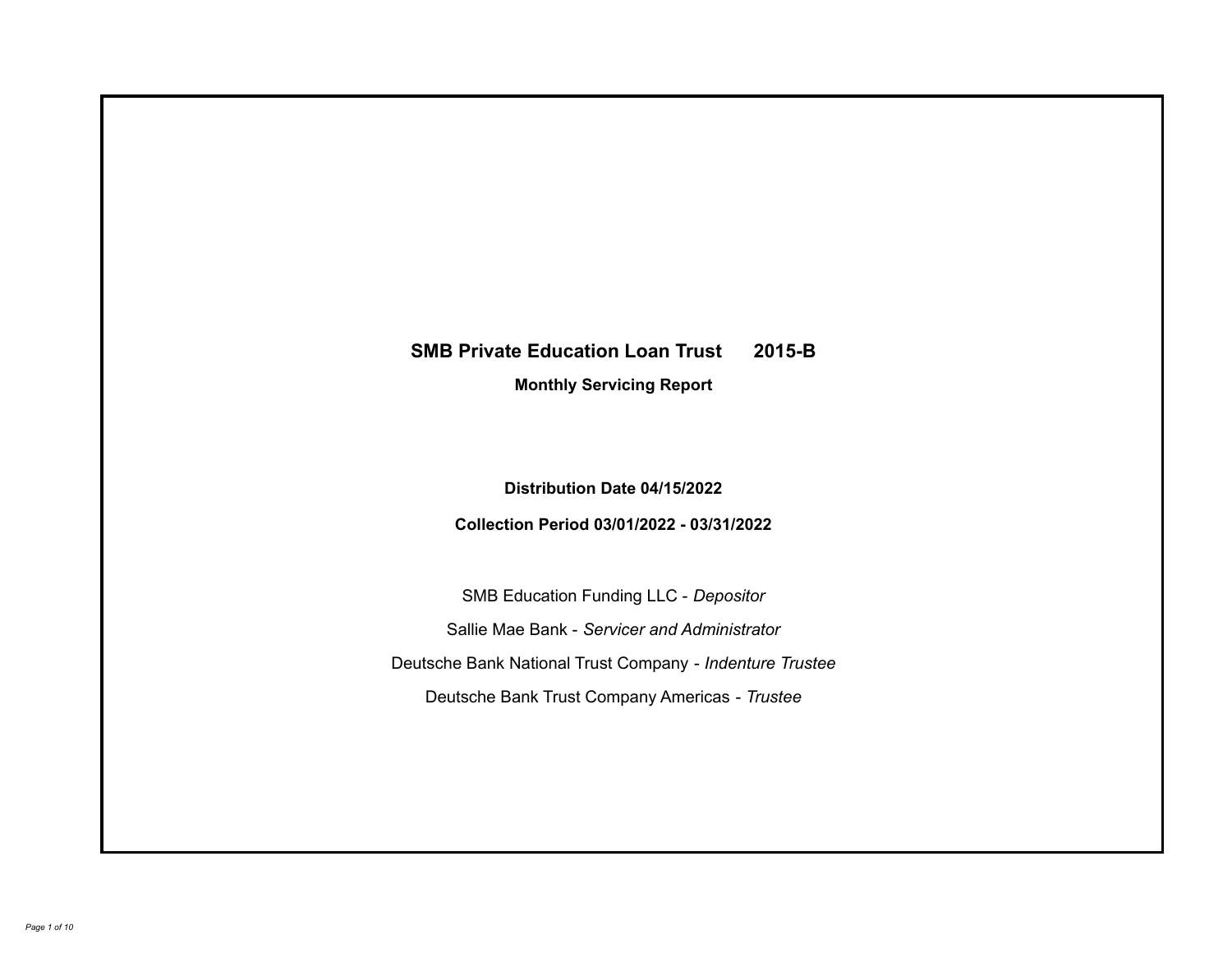A

| A | <b>Student Loan Portfolio Characteristics</b>                    |                   | <b>Settlement Date</b><br>07/30/2015 | 02/28/2022       | 03/31/2022       |
|---|------------------------------------------------------------------|-------------------|--------------------------------------|------------------|------------------|
|   | <b>Principal Balance</b>                                         |                   | \$700,964,388.29                     | \$219,830,445.60 | \$215,066,462.94 |
|   | Interest to be Capitalized Balance                               |                   | 42,430,107.89                        | 5,560,217.98     | 4,799,311.49     |
|   | Pool Balance                                                     |                   | \$743,394,496.18                     | \$225,390,663.58 | \$219,865,774.43 |
|   |                                                                  |                   | 8.13%                                | 7.93%            | 8.10%            |
|   | Weighted Average Coupon (WAC)<br>Weighted Average Remaining Term |                   | 128.84                               | 125.26           | 125.30           |
|   | Number of Loans                                                  |                   | 63,899                               | 20,341           | 19,882           |
|   | Number of Borrowers                                              |                   | 43,918                               | 14,109           | 13,782           |
|   | Pool Factor                                                      |                   |                                      | 0.303191192      | 0.295759217      |
|   | Since Issued Total Constant Prepayment Rate (1)                  |                   |                                      | 8.30%            | 8.31%            |
|   |                                                                  |                   |                                      |                  |                  |
| B | <b>Debt Securities</b>                                           | <b>Cusip/Isin</b> | 03/15/2022                           |                  | 04/15/2022       |
|   | A <sub>3</sub>                                                   | 78448QAD0         | \$71,963,108.58                      |                  | \$66,438,219.43  |
|   | В                                                                | 78448QAE8         | \$70,000,000.00                      |                  | \$70,000,000.00  |
|   | C                                                                | 78448QAF5         | \$50,000,000.00                      |                  | \$50,000,000.00  |
|   |                                                                  |                   |                                      |                  |                  |
| C | <b>Certificates</b>                                              | <b>Cusip/Isin</b> | 03/15/2022                           |                  | 04/15/2022       |
|   | Residual                                                         | 78448Q108         | \$100,000.00                         |                  | \$100,000.00     |
|   |                                                                  |                   |                                      |                  |                  |
| D | <b>Account Balances</b>                                          |                   | 03/15/2022                           |                  | 04/15/2022       |
|   | Reserve Account Balance                                          |                   | \$1,896,081.00                       |                  | \$1,896,081.00   |
|   |                                                                  |                   |                                      |                  |                  |
| E | <b>Asset / Liability</b>                                         |                   | 03/15/2022                           |                  | 04/15/2022       |
|   | Overcollateralization Percentage                                 |                   | 14.83%                               |                  | 15.20%           |
|   | Specified Overcollateralization Amount                           |                   | \$83,427,555.00                      |                  | \$83,427,555.00  |

(1) Since Issued Total CPR calculations found in monthly servicing reports issued on or prior to September 15, 2015 originally included loans that were removed from the pool by the sponsor because they became ineligible for the pool between the cut-off date and settlement date. On October 5, 2015, Since Issued Total CPR calculations were revised to exclude these loans and all prior monthly servicing reports were restated. For additional information, see 'Since Issued CPR Methodology' found in section VIII of this report .

Actual Overcollateralization Amount \$33,427,555.00

\$33,427,555.00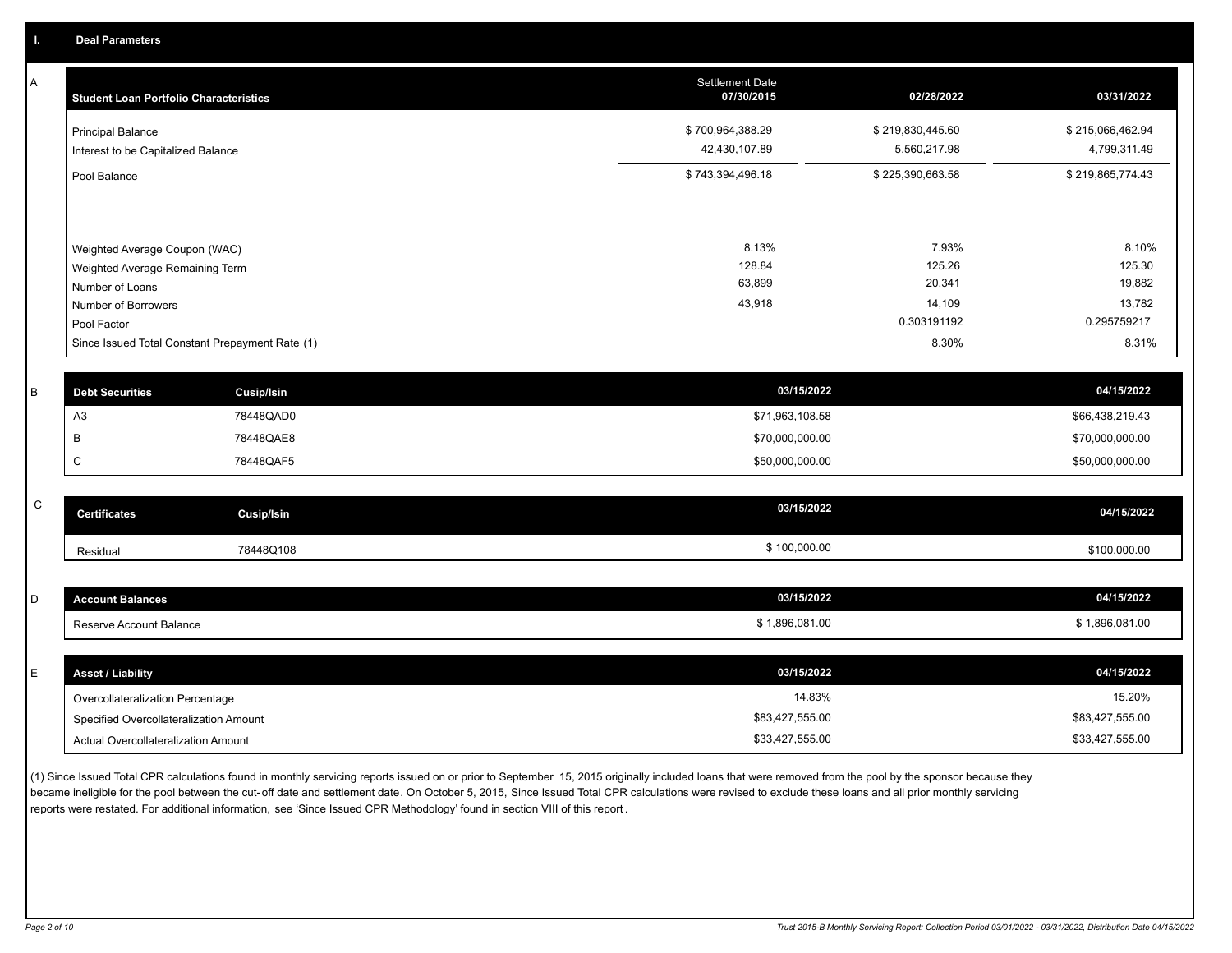## **II. 2015-B Trust Activity 03/01/2022 through 03/31/2022**

| A | <b>Student Loan Principal Receipts</b> |                |
|---|----------------------------------------|----------------|
|   | <b>Borrower Principal</b>              | 4,876,043.96   |
|   | Seller Principal Reimbursement         | (2,357.60)     |
|   | Servicer Principal Reimbursement       | 0.00           |
|   | <b>Other Principal Deposits</b>        | 153,155.67     |
|   | <b>Total Principal Receipts</b>        | \$5,026,842.03 |

#### B **Student Loan Interest Receipts**

| <b>Total Interest Receipts</b>  | \$1,210,841.64 |
|---------------------------------|----------------|
| Other Interest Deposits         | 1,224.05       |
| Servicer Interest Reimbursement | 0.00           |
| Seller Interest Reimbursement   | (138.67)       |
| <b>Borrower Interest</b>        | 1,209,756.26   |

| C  | <b>Recoveries on Realized Losses</b>                             | \$96,602.75    |
|----|------------------------------------------------------------------|----------------|
| D  | <b>Investment Income</b>                                         | \$708.34       |
| E  | <b>Funds Borrowed from Next Collection Period</b>                | \$0.00         |
| F. | <b>Funds Repaid from Prior Collection Period</b>                 | \$0.00         |
| G  | <b>Loan Sale or Purchase Proceeds</b>                            | \$0.00         |
| H  | <b>Initial Deposits to Distribution Account</b>                  | \$0.00         |
|    | <b>Excess Transferred from Other Accounts</b>                    | \$0.00         |
| J  | <b>Borrower Benefit Reimbursements</b>                           | \$0.00         |
| K  | <b>Other Deposits</b>                                            | \$0.00         |
| L. | <b>Other Fees Collected</b>                                      | \$0.00         |
| м  | <b>AVAILABLE FUNDS</b>                                           | \$6,334,994.76 |
| N  | Non-Cash Principal Activity During Collection Period             | \$262,859.37   |
| O  | Aggregate Purchased Amounts by the Depositor, Servicer or Seller | \$154,379.72   |
| P  | Aggregate Loan Substitutions                                     | \$0.00         |
|    |                                                                  |                |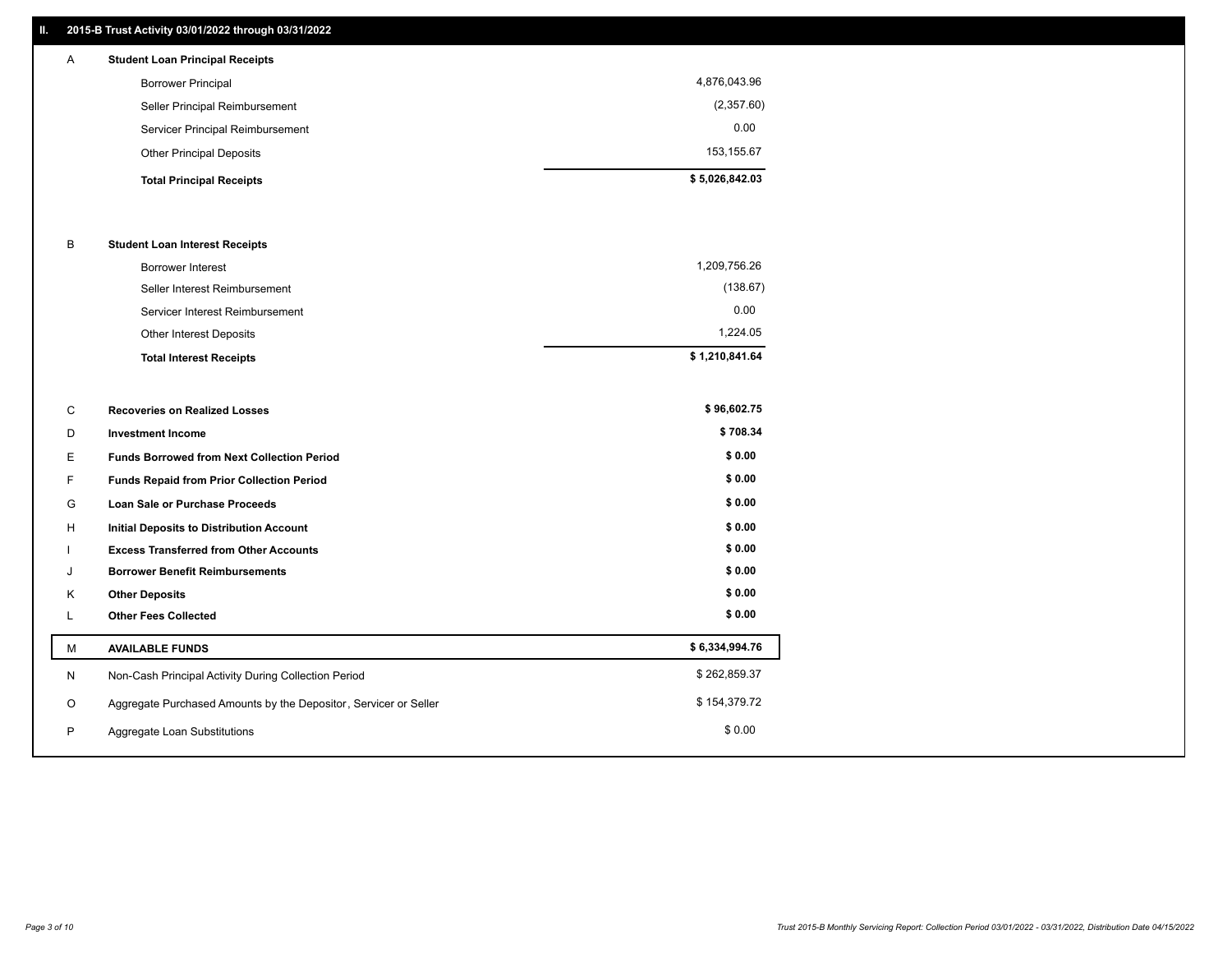|                   | <b>Loans by Repayment Status</b> |                          |            |                                                                  |                |                            |                          |         |                                                           |                |                            |
|-------------------|----------------------------------|--------------------------|------------|------------------------------------------------------------------|----------------|----------------------------|--------------------------|---------|-----------------------------------------------------------|----------------|----------------------------|
|                   |                                  |                          | 03/31/2022 |                                                                  |                | 02/28/2022                 |                          |         |                                                           |                |                            |
|                   |                                  | <b>Wtd Avg</b><br>Coupon | # Loans    | <b>Principal and</b><br><b>Interest Accrued</b><br>to Capitalize | % of Principal | % of Loans in<br>Repay (1) | <b>Wtd Avg</b><br>Coupon | # Loans | Principal and<br><b>Interest Accrued</b><br>to Capitalize | % of Principal | % of Loans in<br>Repay (1) |
| INTERIM:          | IN SCHOOL                        | 9.51%                    | 205        | \$3,338,426.95                                                   | 1.518%         | $-$ %                      | 9.30%                    | 195     | \$3,251,051.10                                            | 1.442%         | $-$ %                      |
|                   | GRACE                            | 8.74%                    | 42         | \$781,338.64                                                     | 0.355%         | $-$ %                      | 8.77%                    | 58      | \$1,008,110.18                                            | 0.447%         | $-$ %                      |
|                   | <b>DEFERMENT</b>                 | 8.88%                    | 1,027      | \$15,624,026.12                                                  | 7.106%         | $-$ %                      | 8.74%                    | 1,308   | \$19,504,973.60                                           | 8.654%         | $-$ %                      |
| <b>REPAYMENT:</b> | <b>CURRENT</b>                   | 8.00%                    | 17,474     | \$184,401,069.06                                                 | 83.870%        | 92.144%                    | 7.80%                    | 17,620  | \$184,697,793.81                                          | 81.946%        | 91.604%                    |
|                   | 30-59 DAYS DELINQUENT            | 8.30%                    | 447        | \$6,309,226.48                                                   | 2.870%         | 3.153%                     | 8.44%                    | 471     | \$6,774,584.02                                            | 3.006%         | 3.360%                     |
|                   | 60-89 DAYS DELINQUENT            | 8.15%                    | 215        | \$3,095,128.43                                                   | 1.408%         | 1.547%                     | 7.92%                    | 260     | \$4,167,570.64                                            | 1.849%         | 2.067%                     |
|                   | 90+ DAYS DELINQUENT              | 8.59%                    | 215        | \$3,125,136.02                                                   | 1.421%         | 1.562%                     | 8.32%                    | 196     | \$3,040,213.43                                            | 1.349%         | 1.508%                     |
|                   | <b>FORBEARANCE</b>               | 7.58%                    | 257        | \$3,191,422.73                                                   | 1.452%         | 1.595%                     | 7.54%                    | 233     | \$2,946,366.80                                            | 1.307%         | 1.461%                     |
| <b>TOTAL</b>      |                                  |                          | 19,882     | \$219,865,774.43                                                 | 100.00%        | 100.00%                    |                          | 20,341  | \$225,390,663.58                                          | 100.00%        | 100.00%                    |

Percentages may not total 100% due to rounding \*

1 Loans classified in "Repayment" include any loan for which interim interest only, \$25 fixed payments or full principal and interest payments are due.

|                         | <b>Loans by Borrower Status</b>                                                                                              |                          |            |                                                           |                |                                |                          |         |                                                           |                |                                |
|-------------------------|------------------------------------------------------------------------------------------------------------------------------|--------------------------|------------|-----------------------------------------------------------|----------------|--------------------------------|--------------------------|---------|-----------------------------------------------------------|----------------|--------------------------------|
|                         |                                                                                                                              |                          | 03/31/2022 |                                                           |                | 02/28/2022                     |                          |         |                                                           |                |                                |
|                         |                                                                                                                              | <b>Wtd Avg</b><br>Coupon | # Loans    | Principal and<br><b>Interest Accrued</b><br>to Capitalize | % of Principal | % of Loans in<br>P&I Repay (2) | <b>Wtd Avg</b><br>Coupon | # Loans | Principal and<br><b>Interest Accrued</b><br>to Capitalize | % of Principal | % of Loans in<br>P&I Repay (2) |
| <b>INTERIM:</b>         | IN SCHOOL                                                                                                                    | 9.21%                    | 328        | \$5,182,042.64                                            | 2.357%         | $-$ %                          | 9.01%                    | 323     | \$5,143,541.66                                            | 2.282%         | $-$ %                          |
|                         | <b>GRACE</b>                                                                                                                 | 8.60%                    | 74         | \$1,311,162.03                                            | 0.596%         | $-$ %                          | 8.51%                    | 98      | \$1,608,058.92                                            | 0.713%         | $-$ %                          |
|                         | <b>DEFERMENT</b>                                                                                                             | 8.57%                    | 1,819      | \$25,888,118.97                                           | 11.775%        | $-$ %                          | 8.38%                    | 2,293   | \$32,137,970.72                                           | 14.259%        | $-$ %                          |
| P&I REPAYMENT:          | <b>CURRENT</b>                                                                                                               | 7.99%                    | 16,542     | \$171,961,311.16                                          | 78.212%        | 91.720%                        | 7.79%                    | 16,495  | \$169,866,427.99                                          | 75.365%        | 91.081%                        |
|                         | 30-59 DAYS DELINQUENT                                                                                                        | 8.28%                    | 441        | \$6,190,131.69                                            | 2.815%         | 3.302%                         | 8.44%                    | 456     | \$6,611,791.00                                            | 2.933%         | 3.545%                         |
|                         | 60-89 DAYS DELINQUENT                                                                                                        | 8.13%                    | 208        | \$3,040,208.48                                            | 1.383%         | 1.622%                         | 7.92%                    | 255     | \$4,129,783.86                                            | 1.832%         | 2.214%                         |
|                         | 90+ DAYS DELINQUENT                                                                                                          | 8.61%                    | 213        | \$3,101,376.73                                            | 1.411%         | 1.654%                         | 8.33%                    | 188     | \$2,946,722.63                                            | 1.307%         | 1.580%                         |
|                         | <b>FORBEARANCE</b>                                                                                                           | 7.58%                    | 257        | \$3,191,422.73                                            | 1.452%         | 1.702%                         | 7.54%                    | 233     | \$2,946,366.80                                            | 1.307%         | 1.580%                         |
| <b>TOTAL</b><br>$\star$ | Percentages may not total 100% due to rounding                                                                               |                          | 19,882     | \$219,865,774.43                                          | 100.00%        | 100.00%                        |                          | 20,341  | \$225,390,663.58                                          | 100.00%        | 100.00%                        |
|                         | 2 Loans classified in "P&I Repayment" includes only those loans for which scheduled principal and interest payments are due. |                          |            |                                                           |                |                                |                          |         |                                                           |                |                                |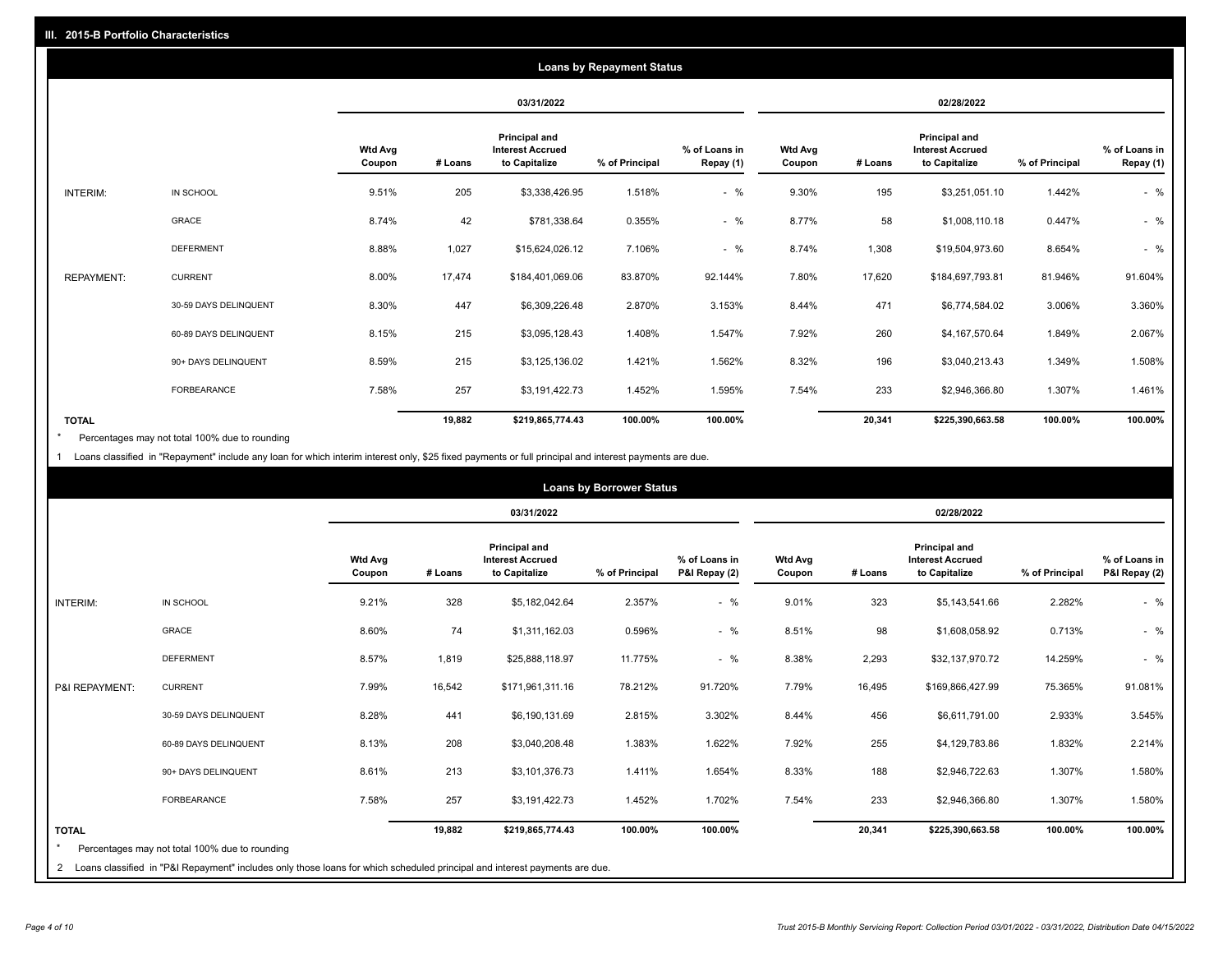|                                                                                                  | 3/31/2022        | 2/28/2022        |
|--------------------------------------------------------------------------------------------------|------------------|------------------|
| Pool Balance                                                                                     | \$219,865,774.43 | \$225,390,663.58 |
| Total # Loans                                                                                    | 19,882           | 20,341           |
| Total # Borrowers                                                                                | 13,782           | 14,109           |
| Weighted Average Coupon                                                                          | 8.10%            | 7.93%            |
| Weighted Average Remaining Term                                                                  | 125.30           | 125.26           |
| Percent of Pool - Cosigned                                                                       | 93.4%            | 93.3%            |
| Percent of Pool - Non Cosigned                                                                   | 6.6%             | 6.7%             |
| Borrower Interest Accrued for Period                                                             | \$1,467,220.25   | \$1,335,201.49   |
| Outstanding Borrower Interest Accrued                                                            | \$7,003,425.05   | \$7,687,494.63   |
| Gross Principal Realized Loss - Periodic *                                                       | \$609,325.13     | \$876,426.78     |
| Gross Principal Realized Loss - Cumulative *                                                     | \$44,278,141.10  | \$43,668,815.97  |
| Recoveries on Realized Losses - Periodic                                                         | \$96,602.75      | \$112,916.43     |
| Recoveries on Realized Losses - Cumulative                                                       | \$6,992,698.60   | \$6,896,095.85   |
| Net Losses - Periodic                                                                            | \$512,722.38     | \$763,510.35     |
| Net Losses - Cumulative                                                                          | \$37,285,442.50  | \$36,772,720.12  |
| Non-Cash Principal Activity - Capitalized Interest                                               | \$898,152.14     | \$292,315.81     |
| Since Issued Total Constant Prepayment Rate (CPR) (1)                                            | 8.31%            | 8.30%            |
| <b>Loan Substitutions</b>                                                                        | \$0.00           | \$0.00           |
| <b>Cumulative Loan Substitutions</b>                                                             | \$0.00           | \$0.00           |
| <b>Unpaid Servicing Fees</b>                                                                     | \$0.00           | \$0.00           |
| <b>Unpaid Administration Fees</b>                                                                | \$0.00           | \$0.00           |
| <b>Unpaid Carryover Servicing Fees</b>                                                           | \$0.00           | \$0.00           |
| Note Interest Shortfall                                                                          | \$0.00           | \$0.00           |
| Loans in Modification                                                                            | \$21,859,134.51  | \$22,127,770.43  |
| % of Loans in Modification as a % of Loans in Repayment (P&I)                                    | 11.86%           | 12.06%           |
|                                                                                                  |                  |                  |
|                                                                                                  |                  |                  |
| % Annualized Gross Principal Realized Loss - Periodic as a %<br>of Loans in Repayment (P&I) * 12 | 3.97%            | 5.73%            |
| % Gross Principal Realized Loss - Cumulative as a % of                                           |                  |                  |
| <b>Original Pool Balance</b>                                                                     | 5.96%            | 5.87%            |

\* In accordance with the Servicer's current policies and procedures, after September 1, 2017 loans subject to bankruptcy claims generally will not be reported as a charged- off unless and until they are delinquent for 120

(1) Since Issued Total CPR calculations found in monthly servicing reports issued on or prior to September 15, 2015 originally included loans that were removed from the pool by the sponsor because they became ineligible fo pool between the cut-off date and settlement date. On October 5, 2015, Since Issued Total CPR calculations were revised to exclude these loans and all prior monthly servicing reports were restated. For additional informati 'Since Issued CPR Methodology' found in section VIII of this report .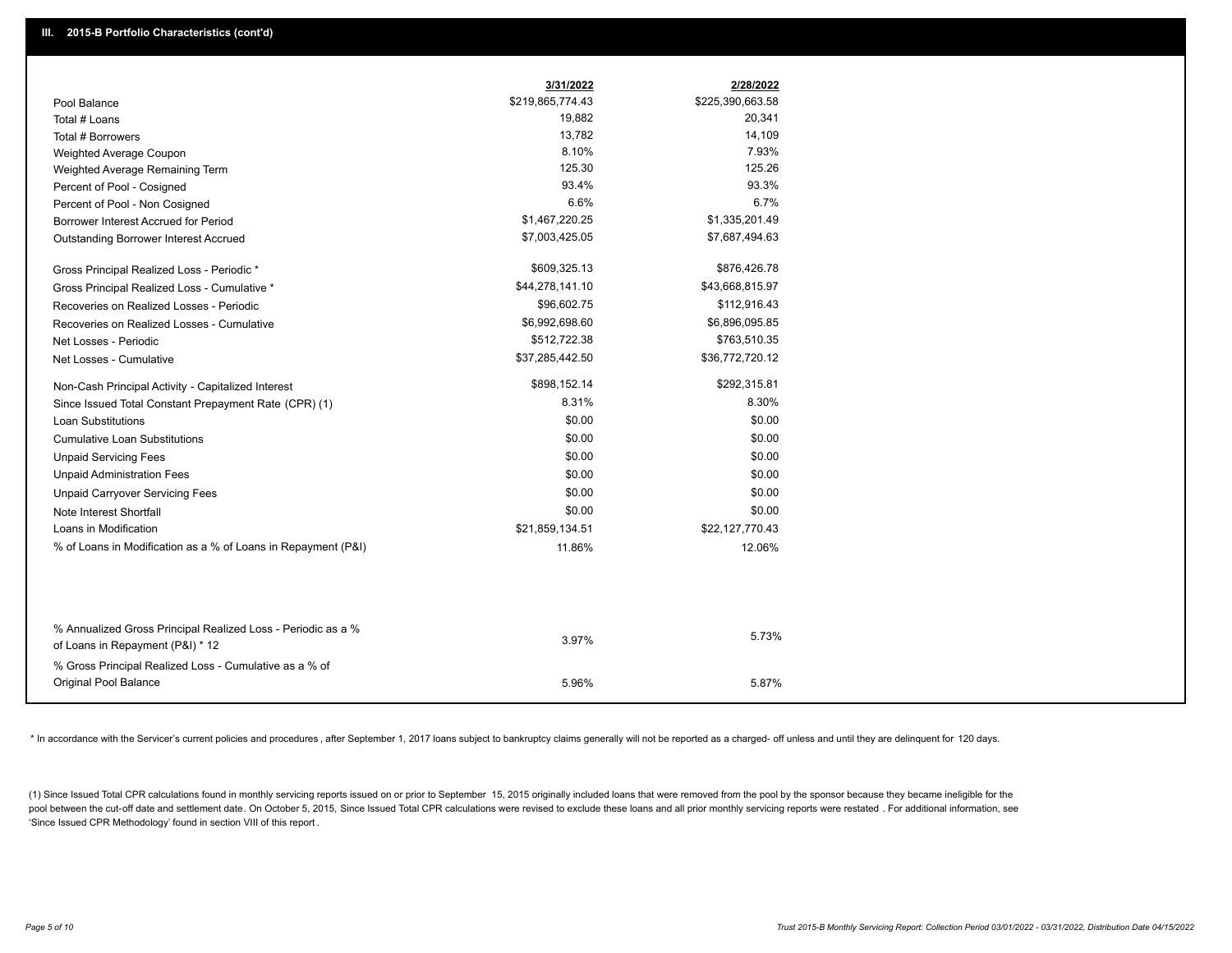## **Loan Program**

A

|                                    | Weighted<br>Average | # LOANS  | <b>\$ AMOUNT</b> | $%$ *    |
|------------------------------------|---------------------|----------|------------------|----------|
| - Smart Option Interest-Only Loans | 7.05%               | 3,208    | \$22,482,227.59  | 10.225%  |
| - Smart Option Fixed Pay Loans     | 8.00%               | 5,417    | \$68,654,063.81  | 31.225%  |
| - Smart Option Deferred Loans      | 8.34%               | 11.257   | \$128,729,483.03 | 58.549%  |
| - Other Loan Programs              | $0.00\%$            | $\Omega$ | \$0.00           | 0.000%   |
| <b>Total</b>                       | 8.10%               | 19,882   | \$219,865,774.43 | 100.000% |

\* Percentages may not total 100% due to rounding

B

C

**Index Type**

|                       | Weighted<br>Average | # LOANS | <b>\$ AMOUNT</b> | $%$ *     |
|-----------------------|---------------------|---------|------------------|-----------|
| - Fixed Rate Loans    | 7.80%               | 4,051   | \$58,002,102.74  | 26.381%   |
| - LIBOR Indexed Loans | 8.21%               | 15,831  | \$161,863,671.69 | 73.619%   |
| - Other Index Rates   | $0.00\%$            |         | \$0.00           | $0.000\%$ |
| <b>Total</b>          | 8.10%               | 19,882  | \$219,865,774.43 | 100.000%  |

\* Percentages may not total 100% due to rounding

## **Weighted Average Recent FICO**

| # LOANS | <b>\$ AMOUNT</b> | $%$ *    |
|---------|------------------|----------|
| 1,486   | \$19,315,750.45  | 8.785%   |
| 1,356   | \$15,460,026.45  | 7.032%   |
| 2,176   | \$25,653,586.91  | 11.668%  |
| 4,165   | \$50,248,962.91  | 22.854%  |
| 10,695  | \$109,164,285.53 | 49.650%  |
| 4       | \$23,162.18      | 0.011%   |
| 19,882  | \$219,865,774.43 | 100.000% |
|         |                  |          |
|         |                  |          |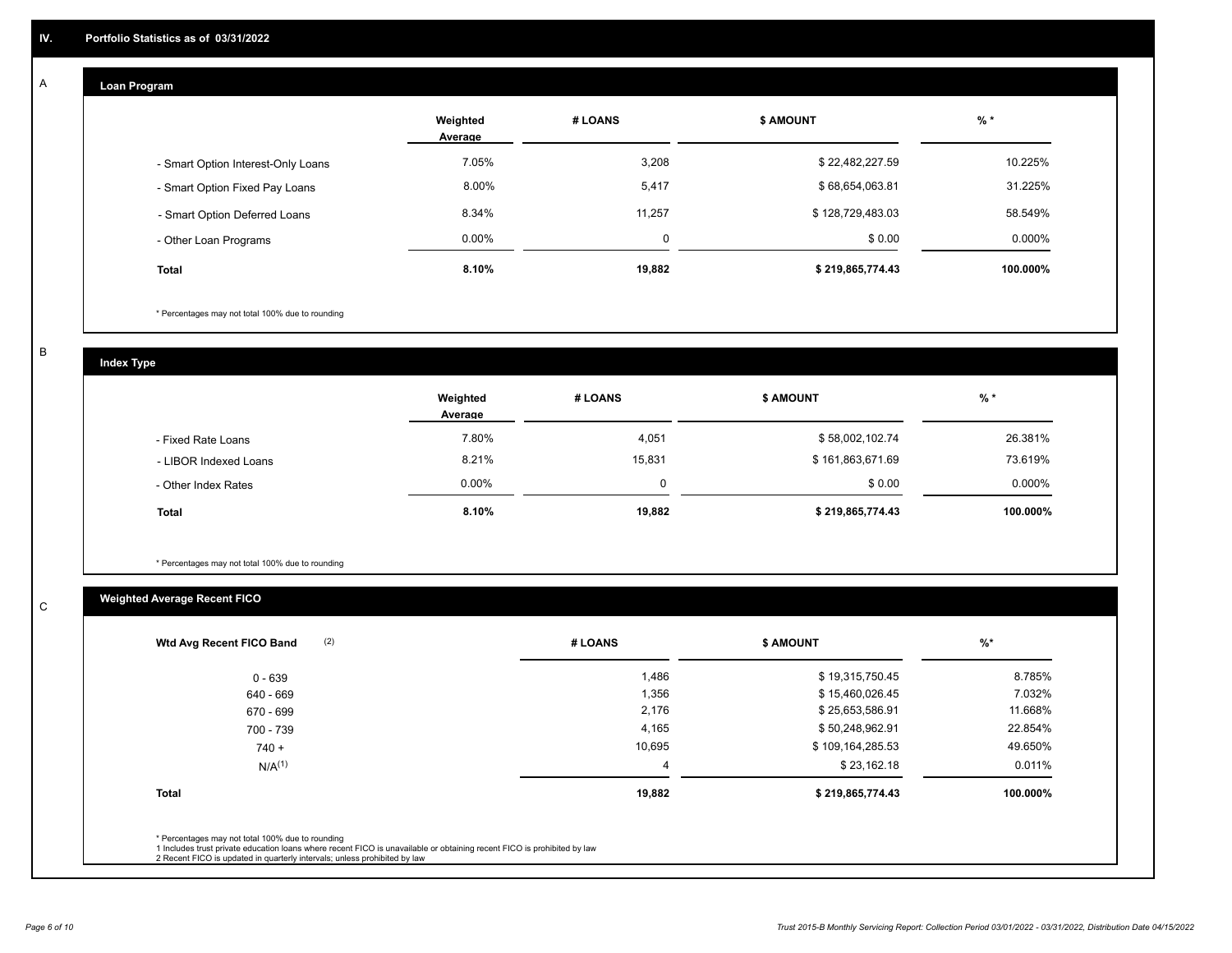| V. |                        | 2015-B Reserve Account and Principal Distribution Calculations                                      |                  |  |  |  |  |  |
|----|------------------------|-----------------------------------------------------------------------------------------------------|------------------|--|--|--|--|--|
| А. | <b>Reserve Account</b> |                                                                                                     |                  |  |  |  |  |  |
|    |                        | Specified Reserve Account Balance                                                                   | \$1,896,081.00   |  |  |  |  |  |
|    |                        | Actual Reserve Account Balance                                                                      | \$1,896,081.00   |  |  |  |  |  |
| В. |                        | <b>Principal Distribution Amount</b>                                                                |                  |  |  |  |  |  |
|    |                        | Class A Notes Outstanding<br>i.                                                                     | \$71,963,108.58  |  |  |  |  |  |
|    |                        | Pool Balance<br>ii.                                                                                 | \$219,865,774.43 |  |  |  |  |  |
|    |                        | First Priority Principal Distribution Amount (i - ii)<br>iii.                                       | \$0.00           |  |  |  |  |  |
|    |                        |                                                                                                     |                  |  |  |  |  |  |
|    |                        | Class A and B Notes Outstanding<br>iv.                                                              | \$141,963,108.58 |  |  |  |  |  |
|    |                        | First Priority Principal Distribution Amount<br>v.                                                  | \$0.00           |  |  |  |  |  |
|    |                        | Pool Balance<br>vi.                                                                                 | \$219,865,774.43 |  |  |  |  |  |
|    |                        | Specified Overcollateralization Amount<br>vii.                                                      | \$83,427,555.00  |  |  |  |  |  |
|    |                        | Available Funds (after payment of waterfall items A through H)<br>viii.                             | \$5,654,814.91   |  |  |  |  |  |
|    |                        | <b>Class C Notes Outstanding</b><br>ix.                                                             | \$50,000,000.00  |  |  |  |  |  |
|    |                        | Regular Principal Distribution Amount (if (iv > 0, (iv - v) - (vi - vii), min(viii, ix))<br>x.      | \$5,524,889.15   |  |  |  |  |  |
|    |                        |                                                                                                     |                  |  |  |  |  |  |
|    |                        | Pool Balance<br>xi.                                                                                 | \$219,865,774.43 |  |  |  |  |  |
|    |                        | 10% of Initial Pool Balance<br>xii.                                                                 | \$74,339,449.62  |  |  |  |  |  |
|    |                        | First Priority Principal Distribution Amount<br>xiii.                                               | \$0.00           |  |  |  |  |  |
|    |                        | Regular Principal Distribution Amount<br>xiv.                                                       | \$5,524,889.15   |  |  |  |  |  |
|    |                        | Available Funds (after payment of waterfall items A through J)<br>XV.                               | \$129,925.76     |  |  |  |  |  |
|    |                        | xvi. Additional Principal Distribution Amount (if( $ix \le x$ , min( $xv$ , $xi$ - $xiii - xiv$ ))) | \$0.00           |  |  |  |  |  |
|    |                        |                                                                                                     |                  |  |  |  |  |  |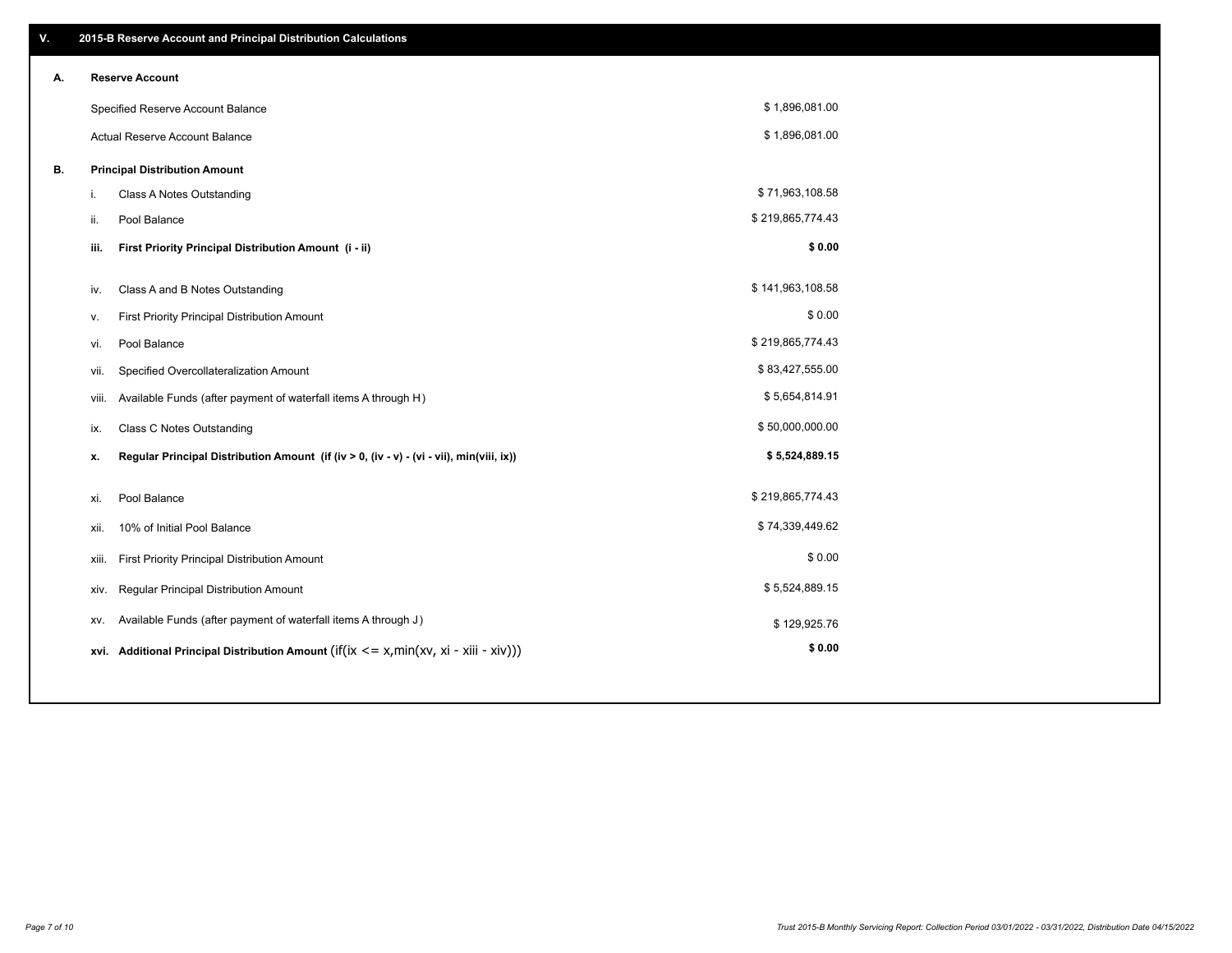|   |                                                         | Paid           | <b>Funds Balance</b> |
|---|---------------------------------------------------------|----------------|----------------------|
|   | <b>Total Available Funds</b>                            |                | \$6,334,994.76       |
| A | <b>Trustee Fees</b>                                     | \$0.00         | \$6,334,994.76       |
| В | <b>Servicing Fees</b>                                   | \$147,161.03   | \$6,187,833.73       |
| C | i. Administration Fees                                  | \$8,333.00     | \$6,179,500.73       |
|   | ii. Unreimbursed Administrator Advances plus any Unpaid | \$0.00         | \$6,179,500.73       |
| D | Class A Noteholders Interest Distribution Amount        | \$133,019.15   | \$6,046,481.58       |
| Е | <b>First Priority Principal Payment</b>                 | \$0.00         | \$6,046,481.58       |
| F | Class B Noteholders Interest Distribution Amount        | \$204,166.67   | \$5,842,314.91       |
| G | Class C Noteholders Interest Distribution Amount        | \$187,500.00   | \$5,654,814.91       |
| н | <b>Reinstatement Reserve Account</b>                    | \$0.00         | \$5,654,814.91       |
|   | <b>Regular Principal Distribution</b>                   | \$5,524,889.15 | \$129,925.76         |
| J | <b>Carryover Servicing Fees</b>                         | \$0.00         | \$129,925.76         |
| K | Additional Principal Distribution Amount                | \$0.00         | \$129,925.76         |
| L | <b>Unpaid Expenses of Trustee</b>                       | \$0.00         | \$129,925.76         |
| M | Unpaid Expenses of Administrator                        | \$0.00         | \$129,925.76         |
| N | Remaining Funds to the Residual Certificateholders      | \$129,925.76   | \$0.00               |

### **Waterfall Conditions**

| А. | <b>Class C Noteholders' Interest Distribution Condition</b> |                                                                                    |                  |  |  |  |
|----|-------------------------------------------------------------|------------------------------------------------------------------------------------|------------------|--|--|--|
|    |                                                             | Pool Balance                                                                       | \$219,865,774.43 |  |  |  |
|    | H.                                                          | Class A and B Notes Outstanding                                                    | \$141,963,108.58 |  |  |  |
|    | iii.                                                        | Class C Noteholders' Interest Distribution Ratio (i / ii)                          | 154.88%          |  |  |  |
|    | IV.                                                         | Minimum Ratio                                                                      | 110.00%          |  |  |  |
|    | ν.                                                          | Is the Class C Noteholders' Interest Distribution Condition Satisfied (iii $>$ iv) | $\checkmark$     |  |  |  |
|    |                                                             |                                                                                    |                  |  |  |  |

\* If the Class C Noteholders' Interest Distribution Condition is satisfied then the amount of interest accrued at the Class C Rate for the Accrual Period is Released on the distribution Date .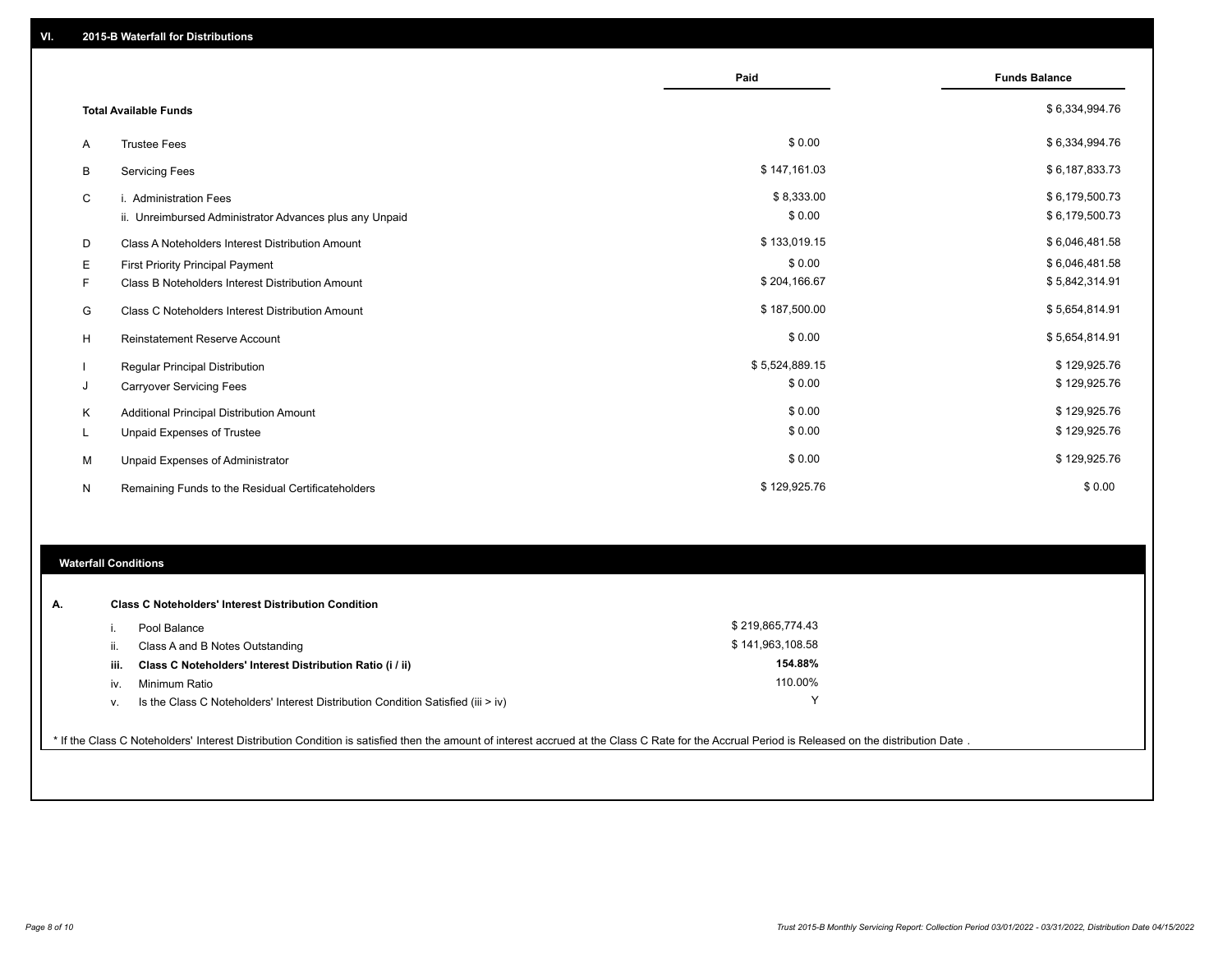| <b>Distribution Amounts</b>                                |                         |                         |                         |
|------------------------------------------------------------|-------------------------|-------------------------|-------------------------|
|                                                            | A3                      | в                       | С                       |
| Cusip/Isin                                                 | 78448QAD0               | 78448QAE8               | 78448QAF5               |
| <b>Beginning Balance</b>                                   | \$71,963,108.58         | \$70,000,000.00         | \$50,000,000.00         |
| Index                                                      | <b>LIBOR</b>            | <b>FIXED</b>            | <b>FIXED</b>            |
| Spread/Fixed Rate                                          | 1.75%                   | 3.50%                   | 4.50%                   |
| Record Date (Days Prior to Distribution)                   | 1 NEW YORK BUSINESS DAY | 1 NEW YORK BUSINESS DAY | 1 NEW YORK BUSINESS DAY |
| <b>Accrual Period Begin</b>                                | 3/15/2022               | 3/15/2022               | 3/15/2022               |
| <b>Accrual Period End</b>                                  | 4/15/2022               | 4/15/2022               | 4/15/2022               |
| <b>Daycount Fraction</b>                                   | 0.08611111              | 0.08333333              | 0.08333333              |
| Interest Rate*                                             | 2.14657%                | 3.50000%                | 4.50000%                |
| <b>Accrued Interest Factor</b>                             | 0.001848435             | 0.002916667             | 0.003750000             |
| <b>Current Interest Due</b>                                | \$133,019.15            | \$204,166.67            | \$187,500.00            |
| Interest Shortfall from Prior Period Plus Accrued Interest | $\mathsf{\$}$ -         | $\mathsf{\$}$ -         | $\mathsf{\$}$ -         |
| <b>Total Interest Due</b>                                  | \$133,019.15            | \$204,166.67            | \$187,500.00            |
| <b>Interest Paid</b>                                       | \$133,019.15            | \$204,166.67            | \$187,500.00            |
| <b>Interest Shortfall</b>                                  | $\mathsf{\$}$ -         | $\mathsf{\$}$ -         | $$ -$                   |
| <b>Principal Paid</b>                                      | \$5,524,889.15          | $\mathsf{\$}$ -         | $$ -$                   |
| <b>Ending Principal Balance</b>                            | \$66,438,219.43         | \$70,000,000.00         | \$50,000,000.00         |
| Paydown Factor                                             | 0.073665189             | 0.000000000             | 0.000000000             |
| <b>Ending Balance Factor</b>                               | 0.885842926             | 1.000000000             | 1.000000000             |

\* Pay rates for Current Distribution. For the interest rates applicable to the next distribution date, please see https://www.salliemae.com/about/investors/data/SMBabrate.txt.

**VII. 2015-B Distributions**